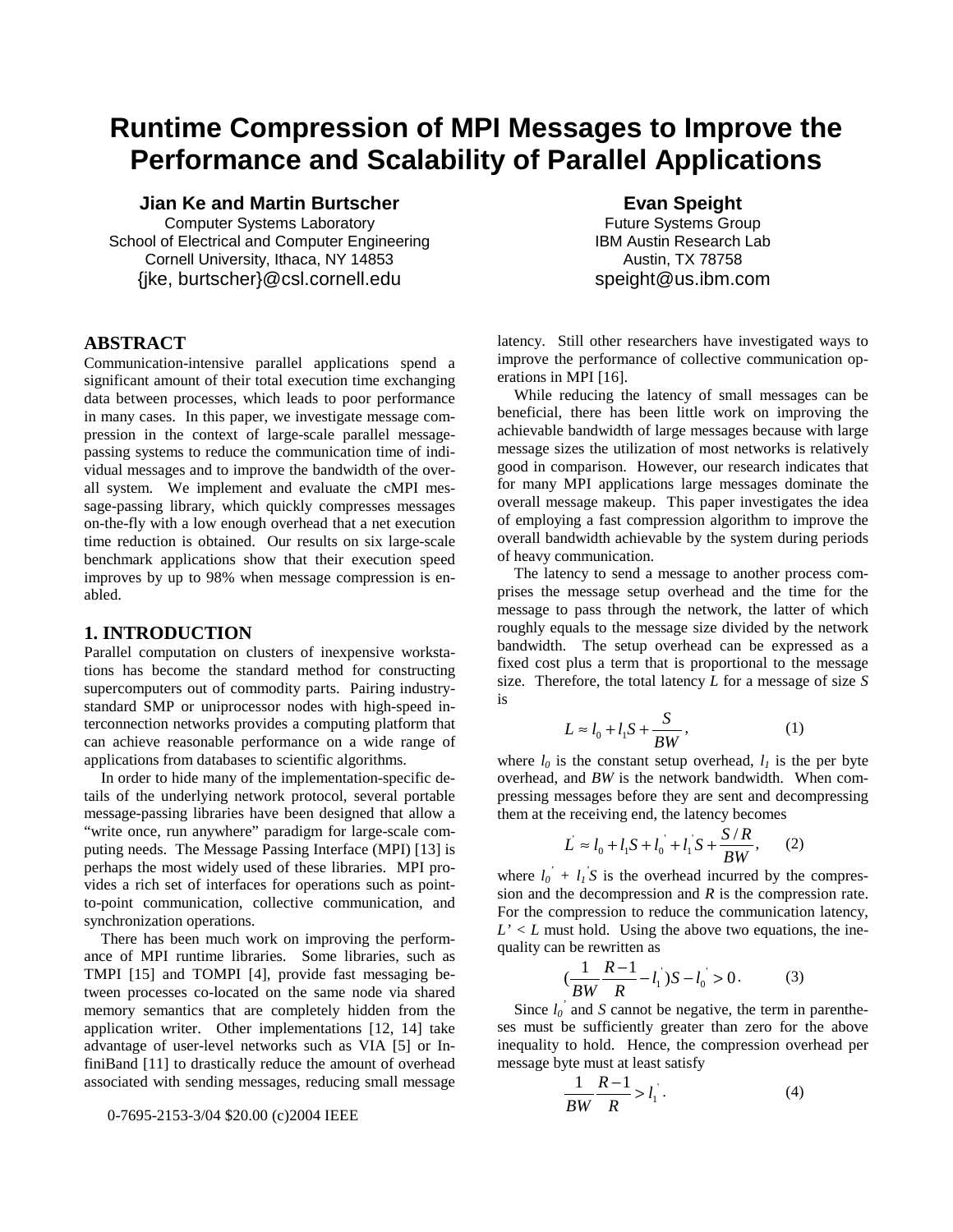In Table 1, we tabulate the maximum available CPU cycles to compress each message byte for various compression rates assuming a platform with a 3GHz processor and a 1Gbps network bandwidth.

**Table 1: Compression speed requirements.** 

| compression rate     | 1.2 1.5 2.0 4.0 |        |  |
|----------------------|-----------------|--------|--|
| max. cycles per byte |                 | 81 121 |  |

For instance, with a compression rate of 1.5, the CPU needs to compress and decompress one byte every eight cycles. Since CPUs operate on four or eight bytes at a time, there are actually 32 cycles available per word on, for example, a Pentium-style machine. This corresponds to roughly one hundred machine instructions (assuming no stalls), as Pentiums can execute multiple instructions per cycle, which is sufficient to run a low-overhead compression algorithm. Finally, the compression and decompression can be overlapped as will be discussed in Section 2.4.

This paper introduces cMPI, a library that automatically compresses and decompresses MPI messages at runtime without any application-level source code modifications. cMPI currently provides the forty most commonly-used MPI functions, which is enough to cover the vast majority of MPI applications. We evaluate cMPI on a set of benchmarks from the NAS Parallel Benchmark Suite [1] and the ASCI Purple Benchmark Suite [8]. Our results show that cMPI can improve parallel application scaling beyond the point of an MPI library that does not employ a compression scheme, resulting in up to 98% reduction in overall execution time.

The rest of this paper is organized as follows. Section 2 describes the design of the cMPI library. Section 3 presents the experimental evaluation methodology used. Section 4 discusses results of the cMPI library on the Velocity+ supercomputing cluster at the Cornell Theory Center. Section 5 presents conclusions and avenues for future work.

### **2. IMPLEMENTATION**

In this section we describe the design of our cMPI library, the compression algorithm that allows cMPI to make better use of available network bandwidth, and several performance-enhancing optimizations.

#### **2.1 The cMPI Library**

We have implemented a commonly used subset of forty MPI functions in our cMPI library, covering most point-topoint communications, collective communications, and communicator creation APIs in the MPI specification [13]. The library is written in C and provides an interface for linking with Fortran applications. cMPI utilizes TCP as the underlying network protocol and creates one TCP connection between every two communicating MPI processes. Each process creates a message thread to handle sending to

and receiving from all communication channels. This thread also compresses and decompresses appropriate messages if the corresponding environment variable is set, that is, if compression is enabled. A flag in the cMPI message header marks whether or not a particular message has been compressed so that the receiver can interpret the message correctly.

When calling a send function in MPI, the application must specify the message data type to the underlying MPI library. Based on this type, an appropriate compression method can be selected. Since the majority of the messages in numeric applications consist of arrays of MPI\_DOUBLEs, in the initial implementation presented in this paper we only compress messages that consist of the type MPI\_DOUBLE. Choosing a suitable compression algorithm for different MPI data types is the subject of ongoing work.

### **2.2 Compression Scheme**

Our compression technique employs a value predictor to forecast message entries based on earlier entries. The compression is performed one MPI\_DOUBLE at a time. To compress an MPI\_DOUBLE, we predict its value and then encode the difference between the predicted and the true value. If the prediction is close to the true value, the difference can be encoded in just a few bits.

Figure 1 illustrates how the fourth value  $D_4$  in a message of 64-bit MPI\_DOUBLEs is compressed. First, the DFCM value predictor (see Section 2.3) produces a guess *D'4*. Then we *xor*  $D_4$  and  $D'_4$  to obtain the difference  $Diff_4$ .  $Diff<sub>4</sub>$  has many leading zero bits if the prediction  $D<sub>4</sub>$  is close to *D4*. The leading zeros are then encoded using a leading zero count (LZC). The remaining bits (EBits) are not compressed.



**Figure 1: The compression algorithm.** 

In our compression scheme, we use four bits for the LZC, which encodes *4\*LZC* leading zeros. Note that this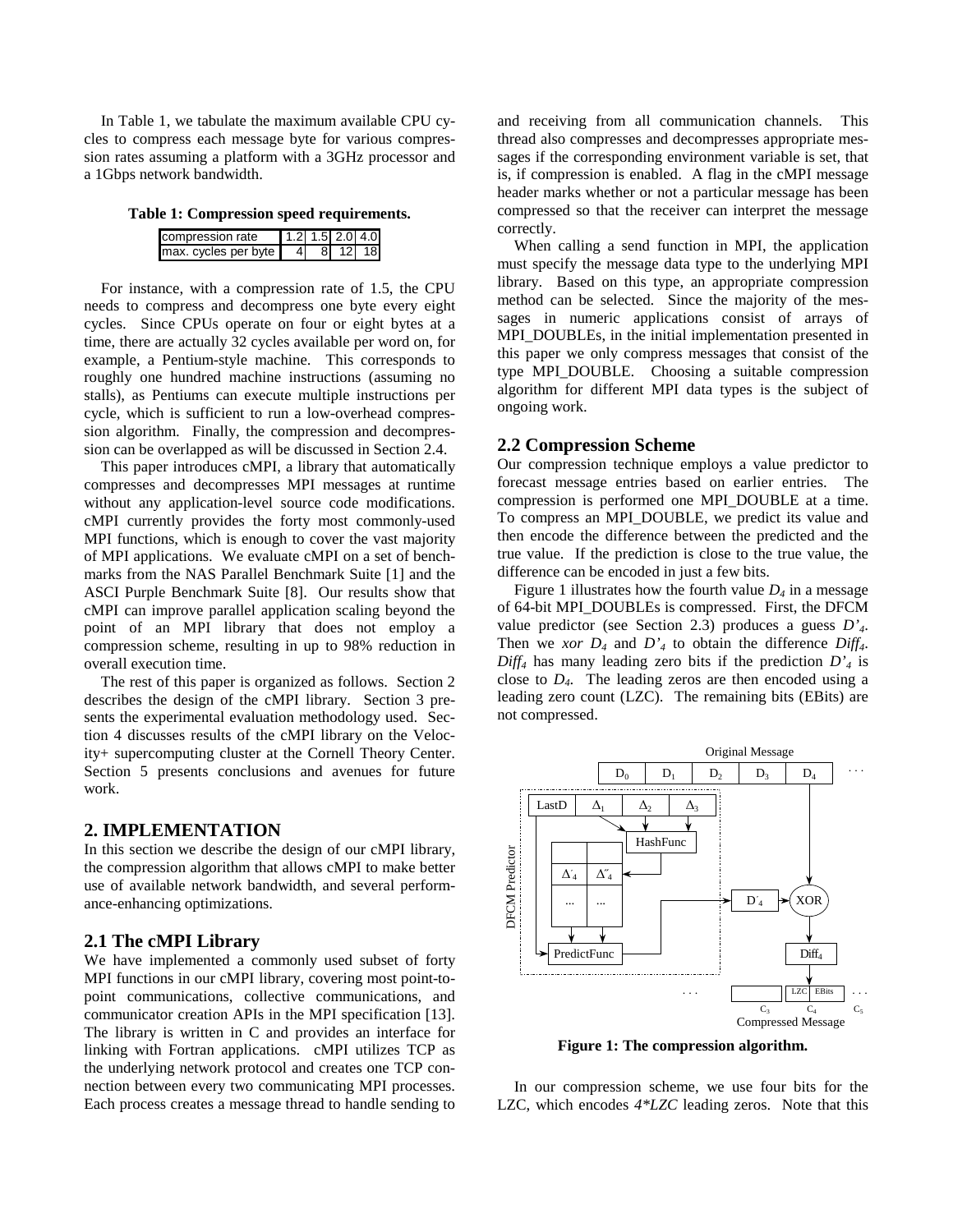scheme provides the same average code length as a six-bit LZC if the leading zero counts are evenly distributed. For maximum speed, we wrote the leading zero counter in inline assembly code, where we take advantage of the Pentium's leading-zero-count instruction [7].

We chose not to use a more sophisticated compression scheme because the (de)compression time lies on the critical path for message transmission and reception. Therefore, this code's execution time needs to be kept very short so that reductions in message latency are not lost due to the (de)compression overhead.

At the receiver side, the messaging thread first reads the four-bit LZC and then *64-4\*LZC* effective bits to regenerate the difference *Diff4*. The predictor at the receiving end is kept consistent with the sender's predictor by always updating both predictors with the same values, i.e., the previously seen MPI\_DOUBLEs. Thus both predictors are guaranteed to produce the same prediction *D'4*. The true value *D4* can therefore trivially be regenerated by *xor*ing  $Diff<sub>4</sub>$  with  $D<sub>4</sub>$ .

#### **2.3 The DFCM Predictor**

The differential-finite-context-method predictor (DFCM) [6] computes a hash out of the *n* most recently encountered differences between consecutive values in the original message, where *n* is referred to as the order of the predictor. Figure 1 shows the third-order DFCM predictor we use. It performs a table lookup using the hash as an index to retrieve the differences that followed the last two times the same hash was encountered, i.e., the last two times that same sequence of last three differences was observed. The retrieved differences are used to predict the next value by adding them to the previous value in the message as explained below. Once the prediction has been made, the predictor is updated with the true difference and value.

The DFCM predictor exploits both spatial and temporal locality in MPI messages. Scientific applications often communicate data of adjacent simulation points in the same message. Each simulation point typically consists of multiple physical properties. The property lists of adjacent simulation points all exhibit the same structure and the values of the properties of two adjacent simulation points are often numerically close. For instance, each simulation point in a weather forecast application may include properties such as the pressure and the temperature. The temperatures of two spatially adjacent simulation points should differ only slightly. Hence, such data patterns can readily be captured by the predictors and looked up when similar patterns repeat in the same or a subsequent message.

The DFCM predictor was originally proposed as a micro-architectural enhancement to predict the content of CPU registers [6]. Recently, it has been modified and successfully used to compress program traces [2, 3]. We found the DFCM predictor with the following modifications to predict and compress floating-point messages well.

**Hash function**: For sequences of floating-point values, the chance of an exact 64-bit prediction match is low. Moreover, it is desirable that, for example, the decimal difference sequence (0.6001, 0.9001) be hashed to the same index as the sequence (0.6000, 0.9000) in a secondorder DFCM predictor. For this reason, our hash function uses only the *m* most significant bits and ignores the remaining bits. Our experiments show that hashing only the first fourteen bits (the sign bit, eleven exponent bits, and two mantissa bits) results in the best average prediction accuracy. We use the following hash function.

$$
hash(\Delta_0, \Delta_1, \Delta_2) = lsb_{0..14}(\Delta_2 \otimes (\Delta_1 \ll 5) \otimes (\Delta_0 \ll 10))
$$

In this function, ⊗ denotes bit-wise *xor*, << denotes bitwise left shift with zero insertion, and the ∆*i* stand for the most significant fourteen bits of the difference between consecutive MPI\_DOUBLE values in the MPI message. The lowest five bits of the  $\Delta$ *i* consist of three exponent and two mantissa bits and thus contain the most frequently changing bits. Shifting each ∆*i* by five bits before *xor*ing them moves the frequently changing bits of the three  $\Delta_i$ into non-overlapping positions, which we found to decrease the chance of detrimental aliasing in the hash table. Note that we only need the fifteen least-significant bits of the *xor* result for the index.

**Prediction function**: Instead of keeping just the latest ∆ in the hash-table, we keep two deltas,  $\Delta$ " and  $\Delta$ '. These represent the most and the second-most recent difference values. Each ∆ is a full 64-bit difference value. The predicted difference  $\Delta_p$  is set to  $\Delta$ " if  $\Delta$ " and  $\Delta$ ' are not close to each other, i.e., the first fourteen bits are not the same. Otherwise,  $\Delta_p$  is set to  $\Delta$ "+( $\Delta$ "- $\Delta$ "). In other words, we use a conventional DFCM predictor except if the two ∆s are almost the same, in which case we add  $\Delta$ "- $\Delta$ ' to account for the drift in the difference values, which we found to improve the prediction accuracy and thus the resulting compression rate.

## **2.4 Optimizations**

To reduce the (de)compression overhead, cMPI posts a send whenever the compressed message size reaches one or two times the Maximum Transmission Unit (MTU) of the network interface, which is typically 1500 bytes for Ethernet. This allows the receiver thread to start decompressing the message as early as possible, hiding some of the compression overhead.

For small messages, the setup overhead dominates the total messaging time. Our experiments show that compressing messages below a certain threshold yields no performance improvement due to the overhead introduced by the compression algorithm. In fact, for small messages the compression overhead may easily exceed the improved message bandwidth, as is evident from Equation 3. Hence, we only invoke compression for messages that are at least 128 MPI\_DOUBLEs (one kilobyte in our system) in size.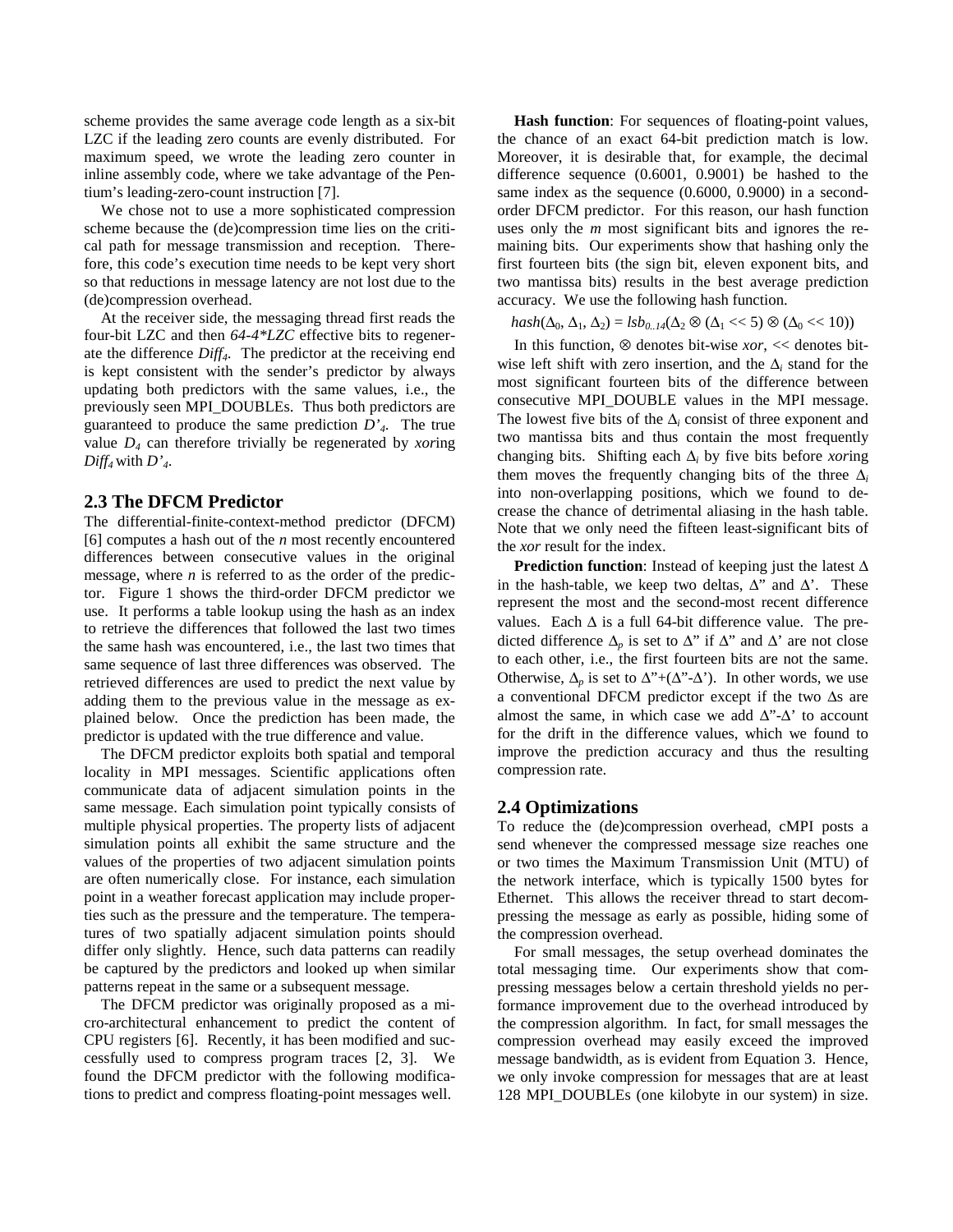Since processes usually exchange large messages with only a small number of other processes and a predictor is only created when the first message of at least one kilobyte is seen, employing such a cutoff also reduces the number of predictors needed in each process, which in turn reduces the memory requirement.

## **3. EVALUATION METHODS**

In this section we describe the system we use to generate our results as well as the benchmark applications used in each experiment.

## **3.1 System**

We performed all measurements on the Velocity+ cluster at the Cornell Theory Center [10]. Velocity+ runs Microsoft Windows 2000 Advanced Server and consists of 64 dual-processor nodes with 733 MHz Intel Pentium III processors and two gigabytes of RAM per node. The network we used is 100Mb/s Ethernet, interconnected by 3Com 3300 24-port switches. Note that although we use Fast Ethernet in our experiments due to resource constraints, our processor speed is also correspondingly lower than current state-of-the-art microprocessors. We run large enough problem sizes that our chosen applications scale reasonably well, even in the baseline cases (see Table 3). We are currently migrating our experiments to a cluster with faster processors and network.

**Table 2: Benchmark program information.** 

| Program      | Lang       | Problem Size   | Description                                   |  |  |
|--------------|------------|----------------|-----------------------------------------------|--|--|
| LU           | F77        | Class C        | Simulated CFD application that uses           |  |  |
|              |            |                | symmetric successive over-relaxation          |  |  |
|              |            |                | (SSOR) to solve a block lower triangular-     |  |  |
|              |            |                | block upper triangular system of equations    |  |  |
| <b>BT</b>    | <b>F77</b> | Class C        | Simulated CFD applications that solve         |  |  |
|              |            |                | systems of equations resulting from an        |  |  |
| <b>SP</b>    | F77        | Class C        | approximately factored implicit finite-       |  |  |
|              |            |                | difference discretization of the Navier-      |  |  |
|              |            |                | Stokes equations                              |  |  |
| sPPM         | <b>F77</b> | 384x384x384    | 3-D gas dynamics problem on a uniform         |  |  |
|              |            |                | Cartesian mesh, using a simplified version    |  |  |
|              |            |                | of the PPM (Piecewise Parabolic Method)       |  |  |
| Sweep3D      | F77        | 256x256x256    | Solver for the 3-D, time-independent,         |  |  |
|              |            |                | particle transport equation                   |  |  |
| <b>AZTEC</b> |            | C/F77 31855013 | Parallel iterative library for solving linear |  |  |
|              |            |                | systems                                       |  |  |

# **3.2 Benchmarks**

Our benchmark suite consists of three applications from the NAS Parallel Benchmark Suite (NPB) [1] and three applications from the ASCI Purple Benchmarks [8]. The NAS Parallel Benchmarks are a set of eight programs derived from computational fluid dynamics (CFD) applications consisting of five kernels and three pseudoapplications. We use the three pseudo-applications LU, BT, and SP. In addition, we use sPPM, Sweep3D, and AZTEC from the ASCI Purple Benchmark suite (Sweep3D is no longer included in the current release of the Purple benchmarks but its source code is still available [9]).

Table 2 provides an overview of these applications. BT and SP require the number of processes to be a square number. Hence, we run them on 36, 64, and 100 processors. LU requires the process count to be a power of two, so we run it on 32, 64, and 128 processors. The three remaining applications, sPPM, Sweep3D, and AZTEC, are also run on 32, 64, and 128 processors.

## **3.3 Predictor Configuration**

Our experiments show that third-order DFCM predictors with a hash-table size of  $2^{15}$  lines work well for all six applications. Higher order predictors do not improve the compression rate. Larger hash tables increase the compression rate slightly, but are not worthwhile because of their much larger memory requirement. Hence, we use hash tables with  $2^{15}$  lines for all experiments.

Each line in the hash table requires 16 bytes to store two MPI\_DOUBLEs in our system. Thus, the total table size is 512 kilobytes ( $2^{15}$  \* 16 bytes). Due to the minimum message-length requirement introduced in Section 2.4, only four to twelve predictors are created in each process. Hence, no more than six megabytes of memory are allocated for the predictor tables.

# **4. RESULTS**

Section 4.1 compares the runtime of all applications with different numbers of processes on MPI-Pro, the commercial MPI implementation used on Velocity+, and on cMPI with message compression turned off. This is done to ensure that any speedups we obtain with compressed messages are not due to a poor baseline implementation. Section 4.2 studies the performance improvement when message compression is turned on. We conduct measurements for different numbers of processes to evaluate the effect of message compression on the scalability of the six applications. Section 4.3 presents message information and compression rates. Section 4.4 investigates the time spent compressing and decompressing messages.

# **4.1 cMPI Baseline Performance**

We first compare our MPI library with MPI-Pro, a widely used commercial MPI implementation. Figure 2 plots the ratio of the baseline cMPI's execution time normalized to that of MPI-Pro for our six benchmark applications and various numbers of processes. Results below one indicate that cMPI (without compression) is faster than MPI-Pro. The absolute runtimes (in seconds) are given in Table 3. Note that for improved readability, most of the figures in this paper are not zero based.

When BT is run on 100 and SP on 64 or 100 processors, cMPI outperforms MPI-Pro by almost 20%. On the other hand, MPI-Pro is faster than cMPI for some of the other programs and configurations, though never by more than 7.2%. The two MPI implementations perform within about 5% of each other in the majority of the cases. The results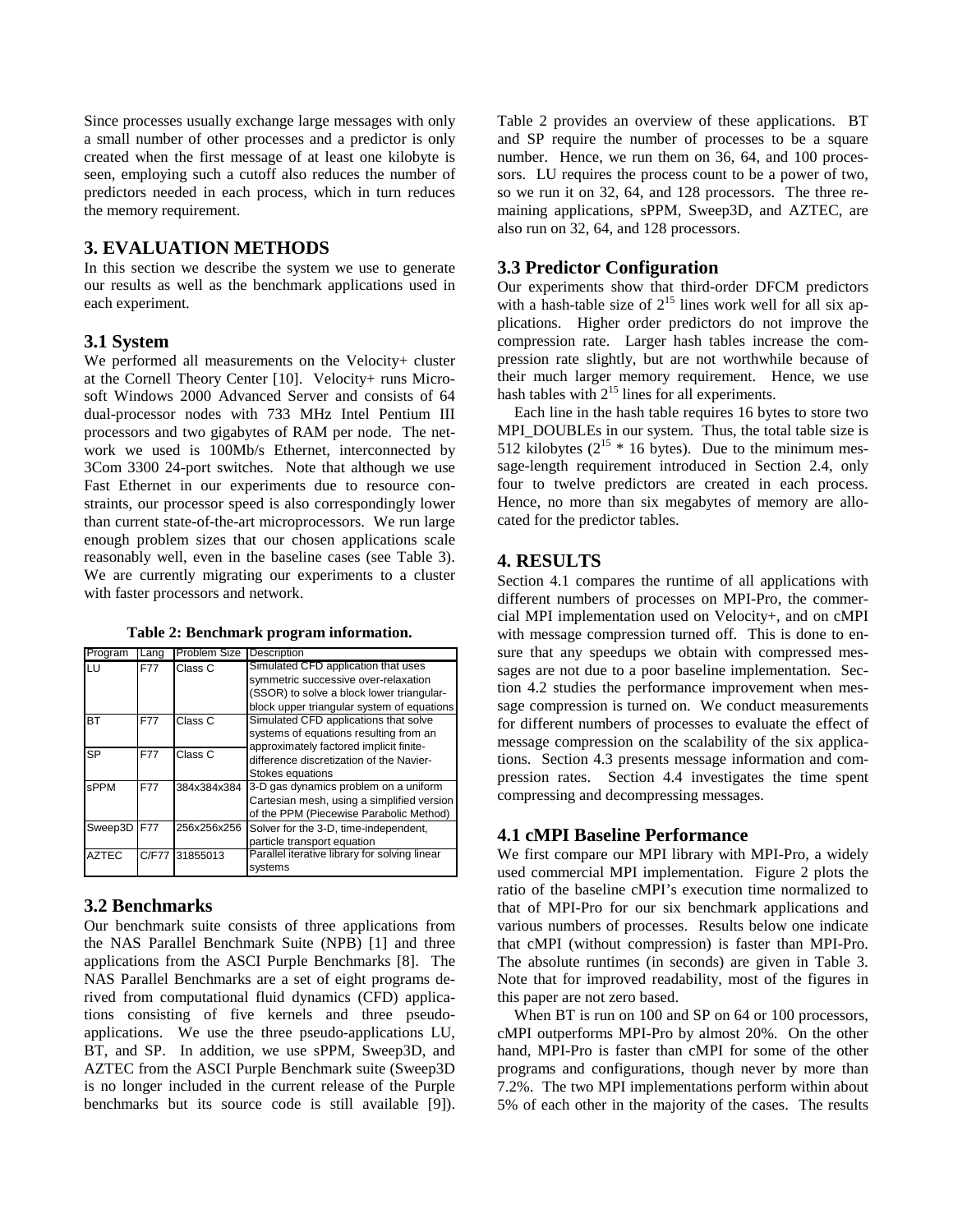clearly show cMPI (without compression) to be competitive with MPI-Pro. All remaining experiments use cMPI without compression as their baseline.



| program      | # procs | MPI-Pro | cMPI     | cMPI with |  |
|--------------|---------|---------|----------|-----------|--|
|              |         |         | baseline | compres.  |  |
|              | 36      | 3079    | 3176     | 3160      |  |
| <b>BT</b>    | 64      | 2207    | 2086     | 1986      |  |
|              | 100     | 1861    | 1537     | 1399      |  |
|              | 36      | 2821    | 2885     | 2863      |  |
| <b>SP</b>    | 64      | 2811    | 2361     | 2001      |  |
|              | 100     | 2552    | 2130     | 1692      |  |
| LU           | 32      | 3122    | 3128     | 3120      |  |
|              | 64      | 1690    | 1696     | 1665      |  |
|              | 128     | 1074    | 1130     | 1098      |  |
| <b>sPPM</b>  | 32      | 2173    | 2203     | 2173      |  |
|              | 64      | 1184    | 1195     | 1108      |  |
|              | 128     | 1283    | 1200     | 607       |  |
| Sweep3D      | 32      | 523     | 544      | 535       |  |
|              | 64      | 278     | 298      | 289       |  |
|              | 128     | 195     | 207      | 198       |  |
|              | 32      | 2340    | 2191     | 2019      |  |
| <b>AZTEC</b> | 64      | 1606    | 1526     | 1343      |  |
|              | 128     | 1470    | 1543     | 1198      |  |

**Table 3: Benchmark runtimes in seconds.** 

## **4.2 Speedup with Message Compression**

The rightmost column in Table 3 shows the runtime of cMPI when message compression is enabled. The corresponding speedup over no compression is depicted in Figure 3. Numbers above one indicate that an application runs faster with compression than without.

The figure shows that all applications show improved performance when message compression is turned on. sPPM improves by 98 percent on the 128-process run. As can be seen in Table 3, sPPM does not scale to more than 64 processors on our baseline system. However, our compression approach allows this application to scale almost perfectly to 128 processors. AZTEC's speed improves by up to 29% in the 128-process run, which also does not scale on the baseline system. For this application, message compression improves the overall performance at each processor-point in addition to increasing the scalability. The other four applications achieve a performance improvement of 3% to 26% in 128-process runs (100-process runs for BT and SP). Overall, these results clearly demonstrate the improved scalability that can result from utilizing our message compression technique in MPI.



**Figure 3: Speedups due to message compression.** 

**4.3 Message Information and Compression Rate** 

The net saving in communication time and the fraction of the total runtime that is communication time determine the performance improvement due to message compression. The former is in turn determined by the compression rate and the latter is interchangeable with the communication to computation ratio. The higher the compression rate and the larger the communication to computation ratio, the greater the message-compression effect.

| program                  | # of  | message   | average   | predictors  |
|--------------------------|-------|-----------|-----------|-------------|
|                          | procs | count     | size (kB) | per process |
| $\overline{\mathsf{BT}}$ | 64    | 617,856   | 80.9      | 12          |
| $\overline{\mathsf{SP}}$ | 64    | 1,232,256 | 71.8      | 12          |
| LU                       | 64    | 56.476    | 256.2     |             |
| sPPM                     | 64    | 74,048    | 654.4     |             |
| Sweep3D                  | 64    | 286,720   | 24.0      |             |
| <b>AZTEC</b>             | 64    | 207,522   | 785.1     | 3.9         |
| ВT                       | 100   | 1,206,600 | 54.1      | 12          |
| SP                       | 100   | 2,406,600 | 47.3      | 12          |
| LU                       | 128   | 116,972   | 194.4     | 7.3         |
| sPPM                     | 128   | 156,480   | 428.2     | 11.5        |
| Sweep3D                  | 128   | 593,920   | 18.2      | 7.3         |
| AZTEC                    | 128   | 418,338   | 785.1     | 4           |

Table 4 summarizes the message information for each application on 64- and 128|100-process runs. The *message count* is the sum of all messages on all processes that are larger than one kilobyte. As we can see, the message count roughly doubles when the number of processes is doubled, so the message count per process remains about the same. However, the computation per process is usually halved, as problem sizes remain the same across varying numbers of processors. At the same time, the average message size decreases by between zero and 35%, meaning that the communication to computation ratio increases substantially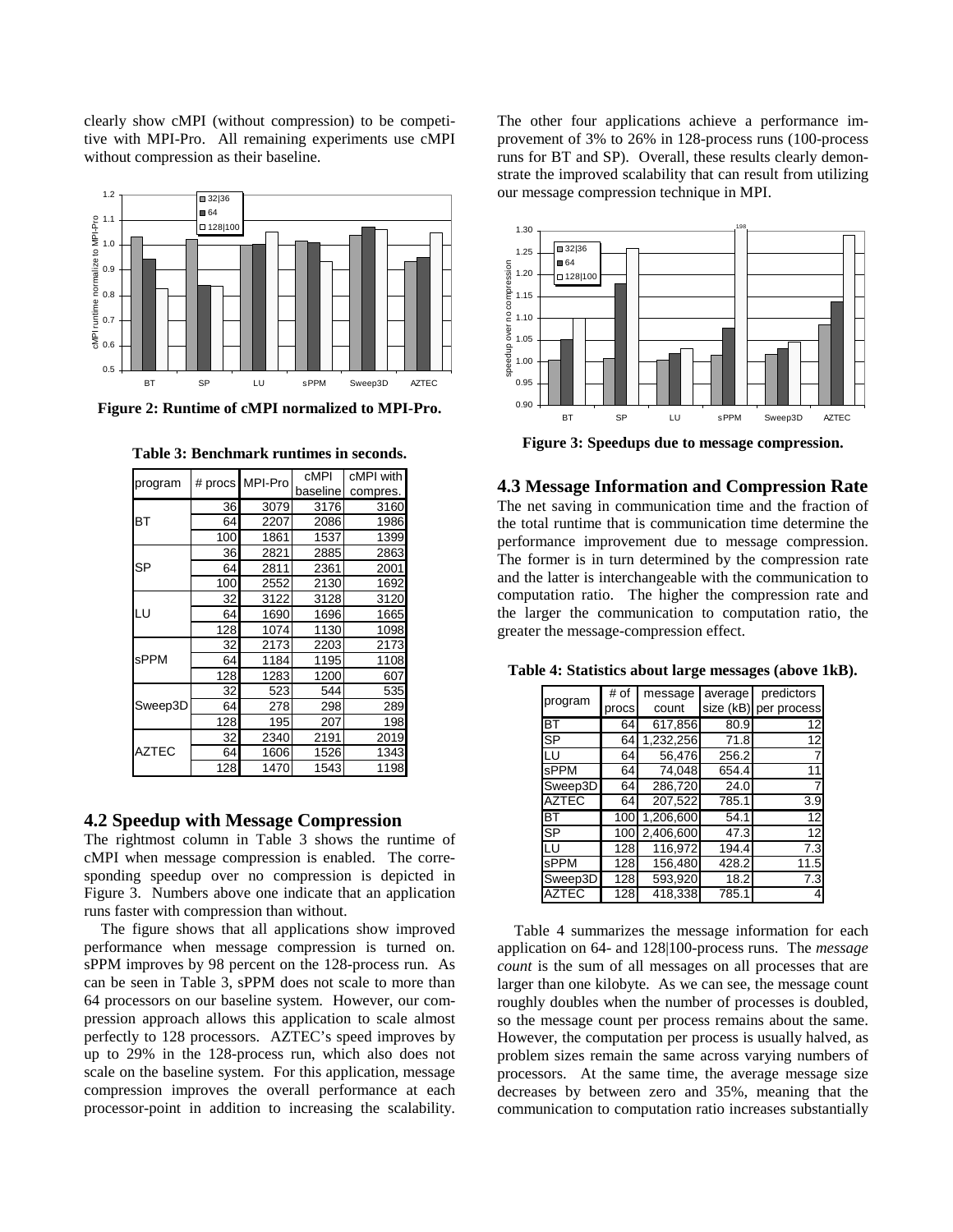as the number of processes doubles. Thus, assuming a constant compression rate, we expect higher speedups due to message compression as the number of processes increases, which the results in Figure 3 confirm. In other words, the compression scheme we employ allows for an overall improvement in the application's use of available network bandwidth, reducing overall communication time and improving performance.

The *predictors per process* numbers in Table 4 record the average number of (de)compression predictors created by each process. Our experiments show that the maximum number of predictors in any process is twelve. Since one compression predictor and one decompression predictor are created for each channel that has large (above one kilobyte) messages, the number of *predictors per process* divided by two yields the average number of major communicating neighbors of each process.

While a high communication to computation ratio provides opportunity for speedup due to message compression, the compression rate dictates the final success. The compression rate is the size of the original message divided by the size of the compressed message. Applications with highly predictable message values will demonstrate higher compressibility as described in Section 2.2. Interestingly, we found the compression rate to be rather constant for different numbers of processes with each application. This appears to be an indication that the message compressibility is program dependent but independent of the degree of parallelization. Hence, we only list the compression rates for two problem sizes for each application in Table 5.

**Table 5: Compression rates.** 

| # processes |      | SPI |           |                     | LU SPPM Sweep3D AZTEC |       |
|-------------|------|-----|-----------|---------------------|-----------------------|-------|
| 64          |      |     |           | 1.35 1.30 1.24 4.39 | 1.391                 | 1.46  |
| 128 100     | 1.36 |     | 1.29 1.24 | 4.63                | $1.40 -$              | 1.461 |

A compression rate of over four for sPPM and 1.46 for AZTEC, together with their large average message sizes, leads to the excellent runtime reductions shown in Figure 3. The other four applications exchange shorter messages and have a compression rate between 1.24 and 1.4, which is why they exhibit smaller speedups. sPPM's messages are highly compressible because they contain large chunks of non-zero values that only differ in the last few bits.

Note that we excluded the kernel benchmark applications from our study because their message data patterns, and hence the compressibility, may not be representative of real applications. For the reasons discussed in Section 2.3, we believe that the message compressibility demonstrated in the applications we did investigate in this paper is characteristic of many real applications.

#### **4.4 Compression Overhead**

The average compression and decompression times in the 128-process runs (100-process runs for BT and SP) are plotted in Figure 4 as a percentage of the total runtime.

They lie in the range of 0.4 to 1.8 percent of the runtime for most applications except AZTEC, where they represent 5.7 percent of the runtime. Compressing the messages takes approximately the same time as decompressing them in all six applications. Note that even though the (de)compression overhead is non-negligible, we obtain an overall performance gain. This is mainly due to the larger benefit of the reduced communication time. In addition, some of the (de)compression may have been overlapped with message completion, reducing the overhead imposed by our compression scheme.



**(128|100-process runs).** 

### **5. CONCLUSIONS AND FUTURE WORK**

This paper shows that the messages of large-scale parallel scientific applications are compressible and introduces message compression as part of an MPI library to reduce the messaging overhead. Our novel compression algorithm is based on value prediction and encodes the difference between the true value and the predicted value to save bits. The compression algorithm is fast and provides good compression rates for all applications we have investigated. The saved messaging overhead outweighs the compression and decompression overhead in all applications, resulting in an overall runtime reduction. We observed speedups on 128-process runs of at least 3% for all benchmarks and up to 98% in one case.

The compression is handled by the MPI library and is therefore completely transparent to user applications. MPI-library providers can easily add our compression scheme to their implementation, which will immediately benefit a wide range of parallel programs without any source-code changes at the application level.

We are planning to evaluate the benefits of message compression on other parallel machines with various networking speeds. The relative speed of communication to computation will have a significant effect on the performance gain achievable through message compression. In particular, we would like to investigate the potential benefits of message compression on future architectures and computing grids.